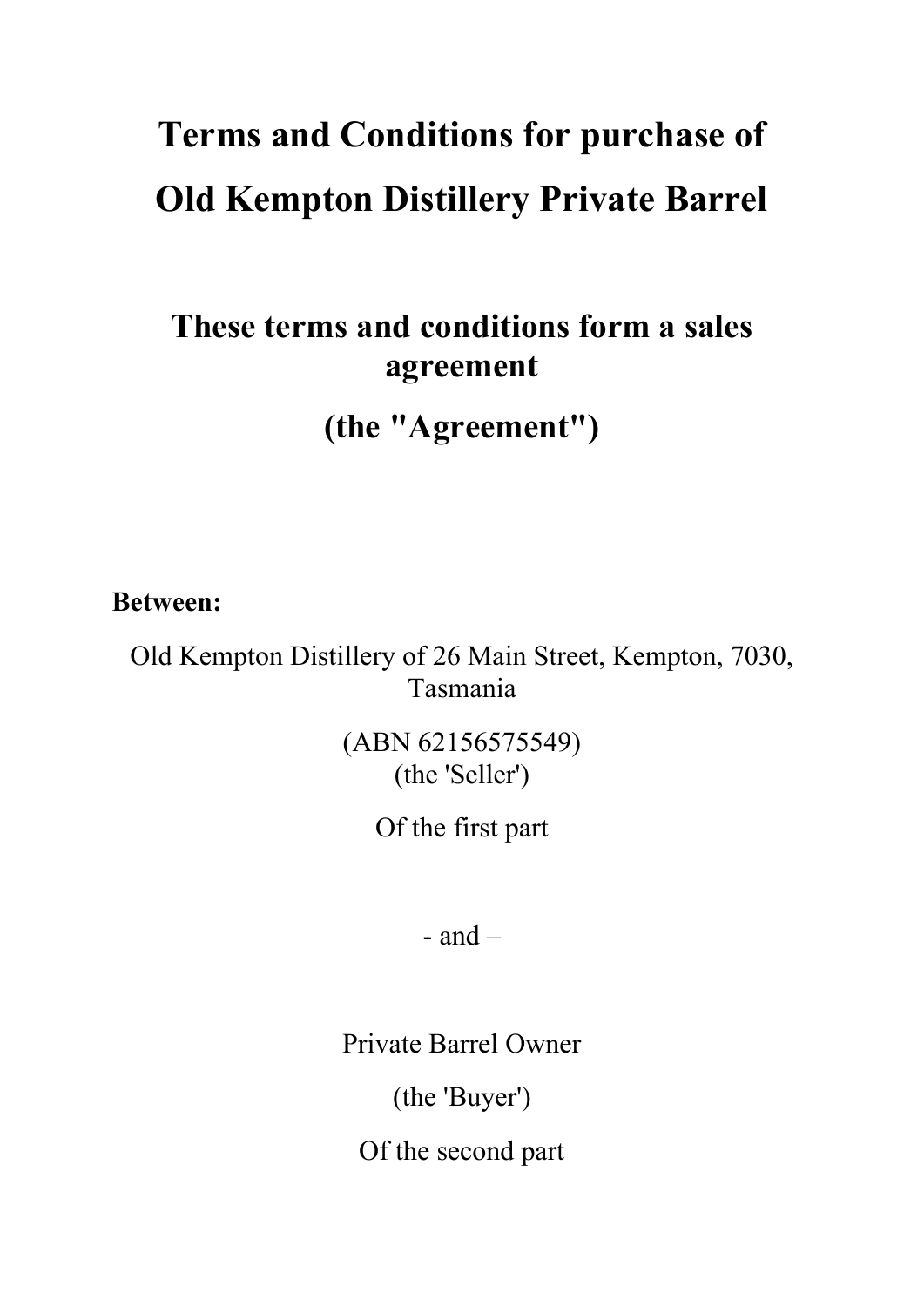**IN CONSIDERATION OF THE COVENANTS** and agreements contained in this Sales

Agreement the parties to this Agreement agree as follows:

# 1) **Sale of Goods**

- a) Old Kempton Distillery will distil new make spirit producing Tasmanian single malt whisky in a 20 litre, 50 litre or 100 litre cask.
- b) The size and type of cask will be nominated by the Buyer, depending on availability, and some of the options may include the options below
	- 20 litre
		- o Ex-American Bourbon
		- o Ex-Australian Port/Tawny
		- o Ex-Australian Sherry/Apera & Muscat
		- o Ex-Australian Wine Pinot etc
		- o Ex-Australian Rum
		- o New French Oak
	- 50 litre or 100 litre
		- o Ex-American Bourbon
		- o Ex-Australian Port/Tawny
		- o Ex-Australian Sherry/Apera & Muscat
		- o Ex-Australian /New Zeland Wine Pinot etc
		- o Ex-Australian Rum
		- o French Oak
	- c) Barrels are not be offered for sale as an investment opportunity.

# 2) **Purchase Price – barrel and maturing spirit**

- a) The Buyer will pay for the Goods with the sum of
	- \$2475 for a 20 litre barrel (the "Purchase Price"),
	- \$4500 for a 50 litre barrel (the "Purchase Price"),
	- \$8050 for a 100 litre barrel (the "Purchase Price"),
- b) The Purchase Price includes the following
	- Your own barrel in the size and type nominated
	- New make whisky spirit
	- Storage of barrel during maturation
	- Insurance of barrel
	- Auditing costs
	- Barrel management fee
	- Preparation of ownership documents
	- Ongoing monitoring of quality
- c) The Seller and the Buyer both acknowledge the sufficiency of this consideration.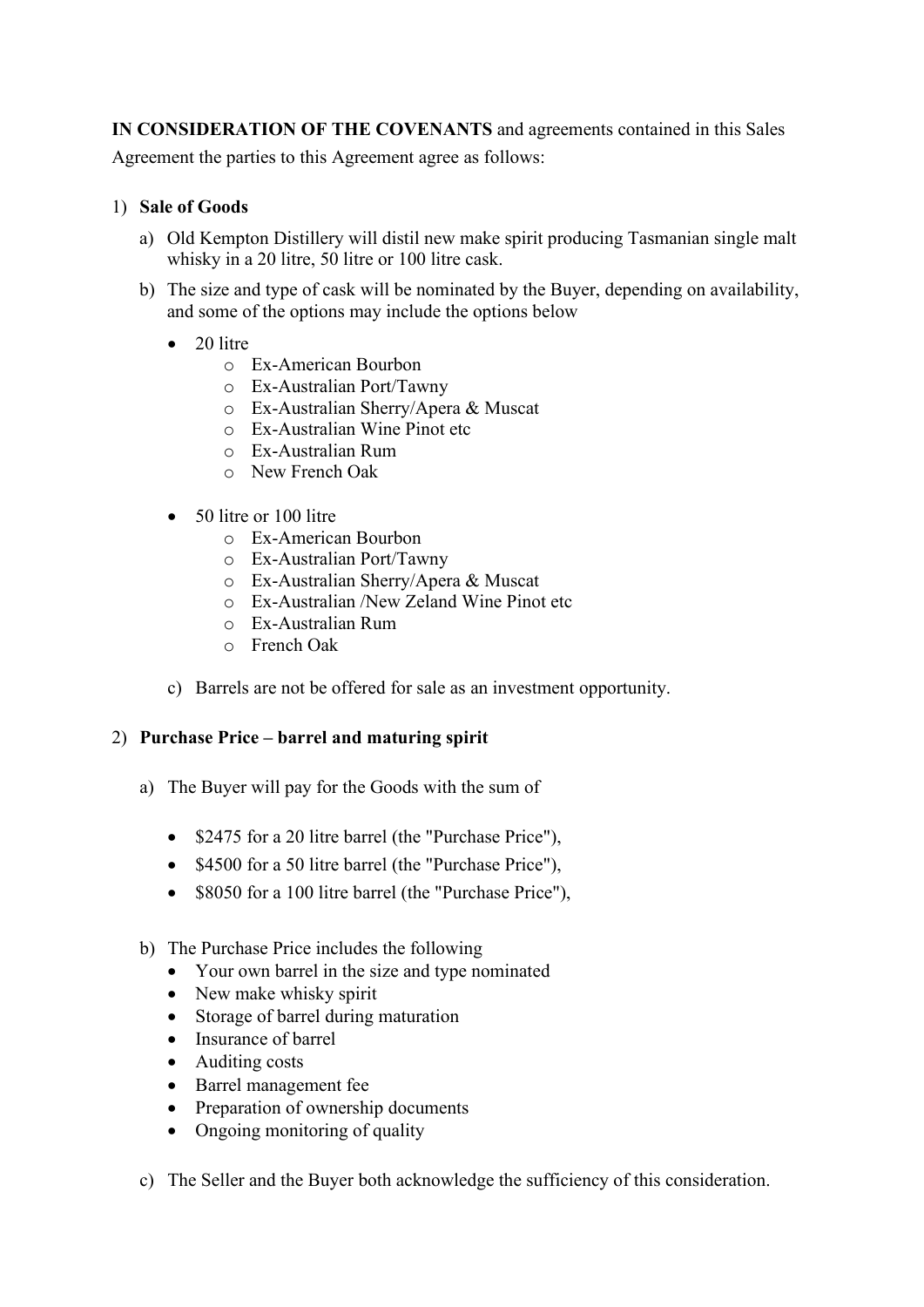- d) The Purchase Price is inclusive of Goods and Services tax.
- e) The Purchase Price is exclusive of excise tax. In addition to the Purchase Price specified in this Agreement, the amount of any present or future use, excise or similar tax applicable to the sale of the Goods will be paid by the Buyer.
- f) The Seller will issue a 'Certificate of Ownership' for each barrel filled upon receipt of payment of the invoice.

#### 3) **Purchase Price – bottling**

- b) The Buyer will pay for the bottling of the mature whisky. This include the bottle, cork, closure and label.
- c) The cost of the bottling is to \$12 including GST.
- d) The Buyer has the option for the bottled whisky to be packaged in an OKD tin at a cost of \$3.50 including GST.

#### **4) Government Excise Tax**

- b) As whisky is an excisable good the applicable excise tax must be paid in accordance with the requirements of the Australian Tax Office.
- c) The excise tax rate is reviewed every six months by the Australian Tax Office.
- d) For the purposes of an estimation the excise on a typical
	- i) 20 litre barrel providing approximately 39 bottles  $\omega$ 46% is \$907
	- ii) 20 litre barrel providing approximately 30 bottles  $\omega$ 60% is \$907
- e) This estimate is based on excise rate as of March 2022.

#### 4) **Payment**

- a) The Purchase Price for the barrel and maturing spirit will be paid upon placement or order by the Buyer.
- b) The Purchase Price for the bottling, after maturation is complete, must be paid within 7 days of being invoiced.
- c) The payment for the excise tax must be made by the Buyer before the bottles are removed from the Seller's bonded facility and within 7 days of bottling.

# **5) Filling of barrel**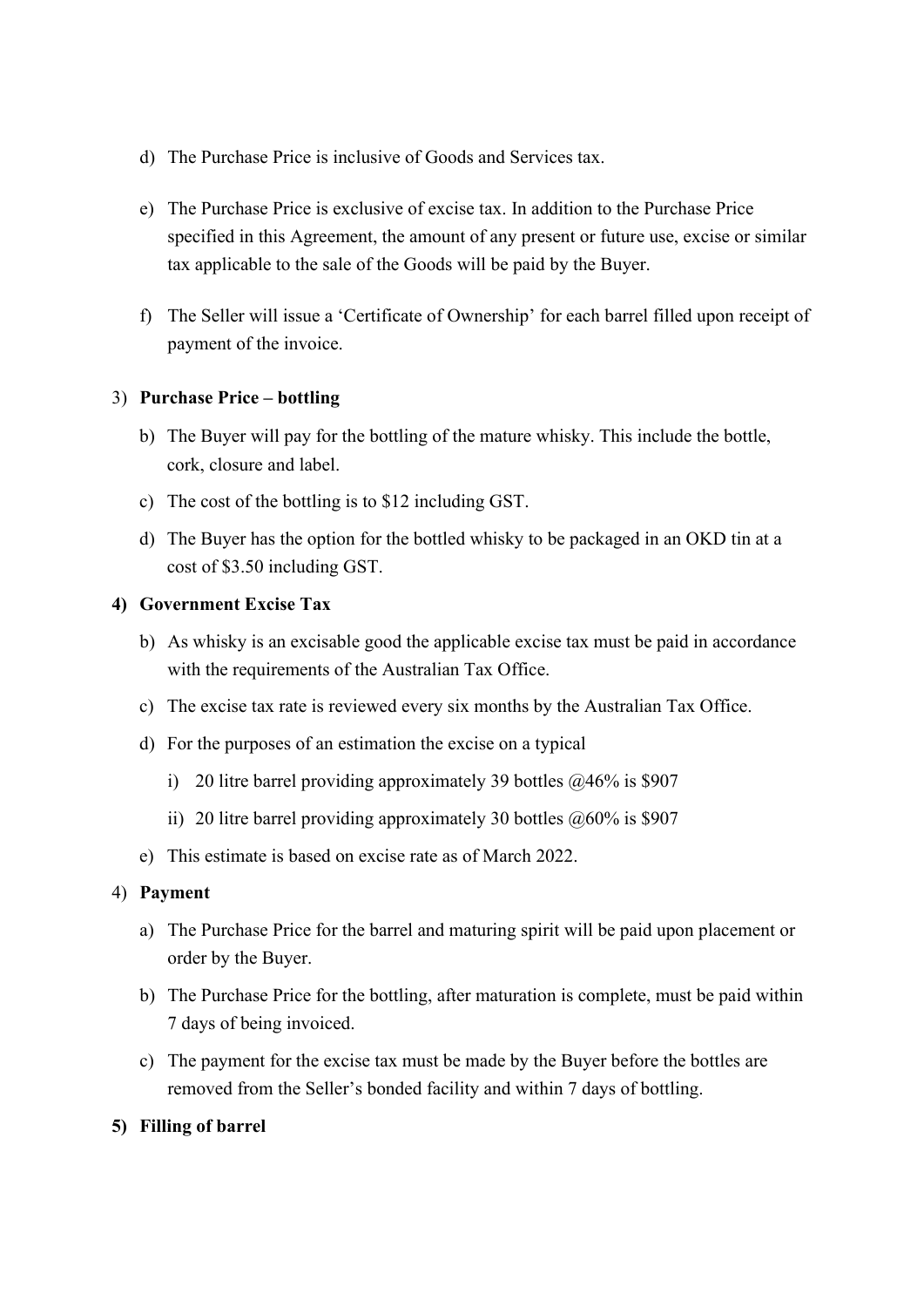- a) The Seller will order the nominated barrel within five business days of receipt of payment from the Buyer.
- b) Delivery of the nominated barrel, from the cooperage, can take up to eight weeks from the time the Seller places the order.
- c) The nominated barrel is expected to be filled with new make spirit within 5 business days of the barrel being received by the Seller.
- d) The Buyer is permitted to witness the filling of the nominated barrel if permitted by the Seller.
- e) If the Buyer is not able to visit the distillery in person the filling can be lived streamed or recorded and the vision sent to the Buyer.
- f) The Seller reserves the right to alter the distilling and filling schedule due to operational requirements. The Buyer will be advised accordingly.

#### 6) **Late Payment**

Should the Buyer fail to make a payment, the barrel will not be ordered nor filled.

#### **7) Maturation of whisky**

- a) The Seller will determine at which time the whisky has matured and ready for decanting and bottling.
- b) This time frame will vary depending on the size of the barrel.
- c) Indicatively the maturation period is as follows
	- i) for 20 litre barrels is approximately 2 years and 3 months
	- ii) for 50 litre barrels is approximately 3-4 years
	- iii) for 100 litre barrels is approximately 3-5 years.
- d) Naturally occurring evaporation known as 'Angels Share' results in losses during the maturation period.
- e) Additional losses occur during the flocking period.
- f) For a 20 litre barrel these natural losses could result in approximately 15 litres of cask strength whisky at time of maturation.
	- i) When the whisky strength is broken down or reduced by adding water, some of the losses could be recovered. e.g. 15lt  $@67\%$  when broken down provides approximately 23lt @46%.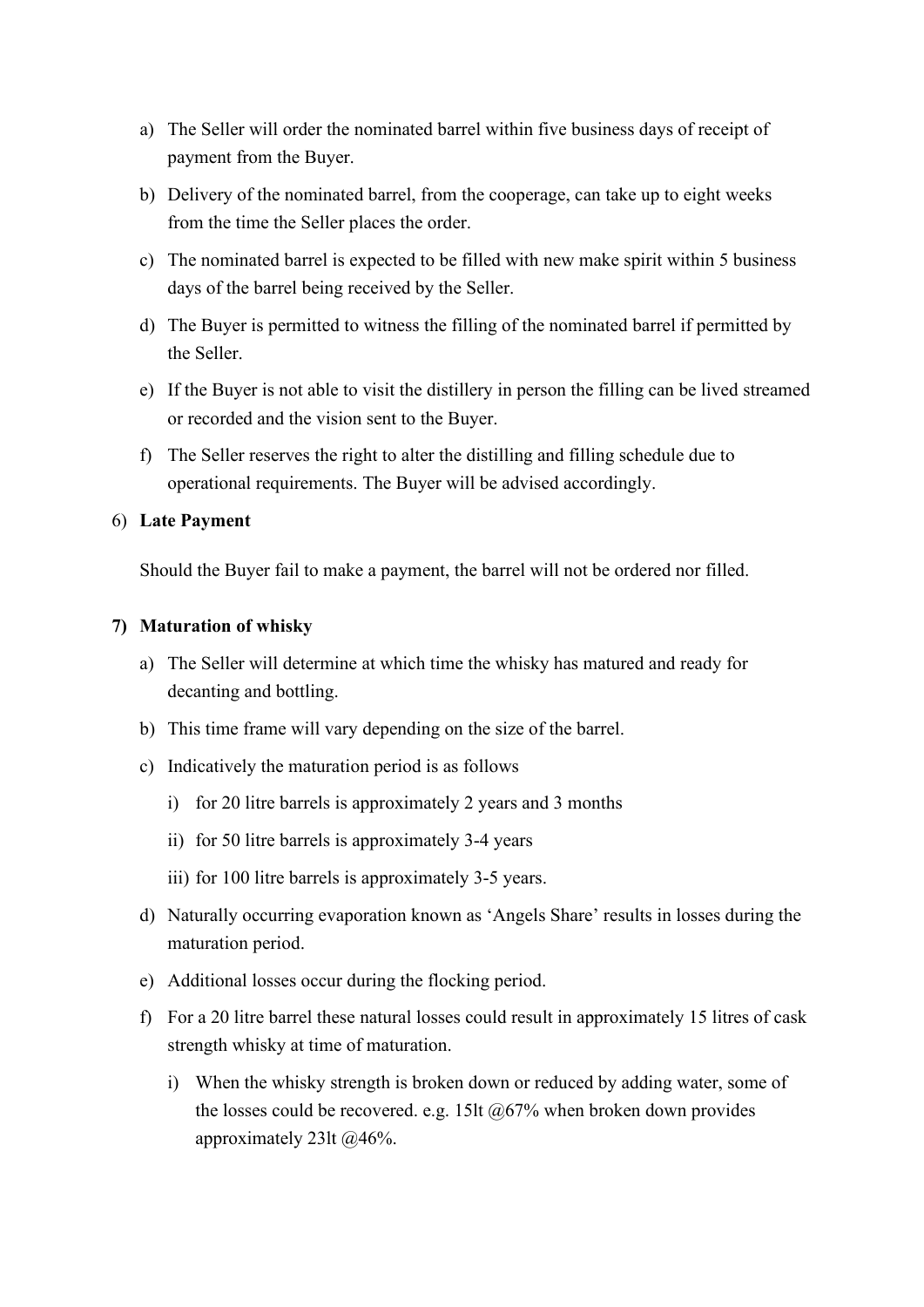- g) For a 50 litre barrel these natural losses could result in approximately 40 litres of cask strength whisky at time of maturation.
	- i) When the whisky strength is broken down or reduced by adding water, some of the losses could be recovered. e.g. 40lt  $@67\%$  when broken down provides approximately 58lt @46%.
- h) For a 100 litre barrel these natural losses could result in approximately 70 litres of cask strength whisky at time of maturation.
	- i) When the whisky strength is broken down or reduced by adding water, some of the losses could be recovered. e.g. 70lt @67% when broken down provides approximately 110lt @46%.

# 8) **Storage**

- a) The Purchase Price covers the cost for the storage of all barrels under bond at the distillery for the full maturation period as determined by Old Kempton Distillery.
- b) For ease of understanding the storage period will include the "flock" period referred to later in clause 9 (a).
- c) The Seller will manage the storage until the whisky is deemed to have matured including the "flock" period.
- d) The Seller will keep a separate register of the Buyer's purchases and provide the Buyer with a copy if requested.
- e) The Buyer is welcome to visit the bond store and sample the maturing whisky every six months or upon request.

# **9) Insurance**

- **a)** The Seller will maintain an insurance policy for storage all maturing and bottled stock purchased or ordered by the Buyer.
- **b)** The product is covered by the Seller's insurance from time of distillation until product is dispatched from 26 Main Street Kempton.
- c) If the Buyers barrel is damaged in any way to cause loss of maturing whisky or the barrel is stolen the Seller reserves the right to not make an insurance claim and substitute the loss with an OKD barrel of equivalent size and similar age or refill new barrel with new make spirit. The Buyer can choose which option.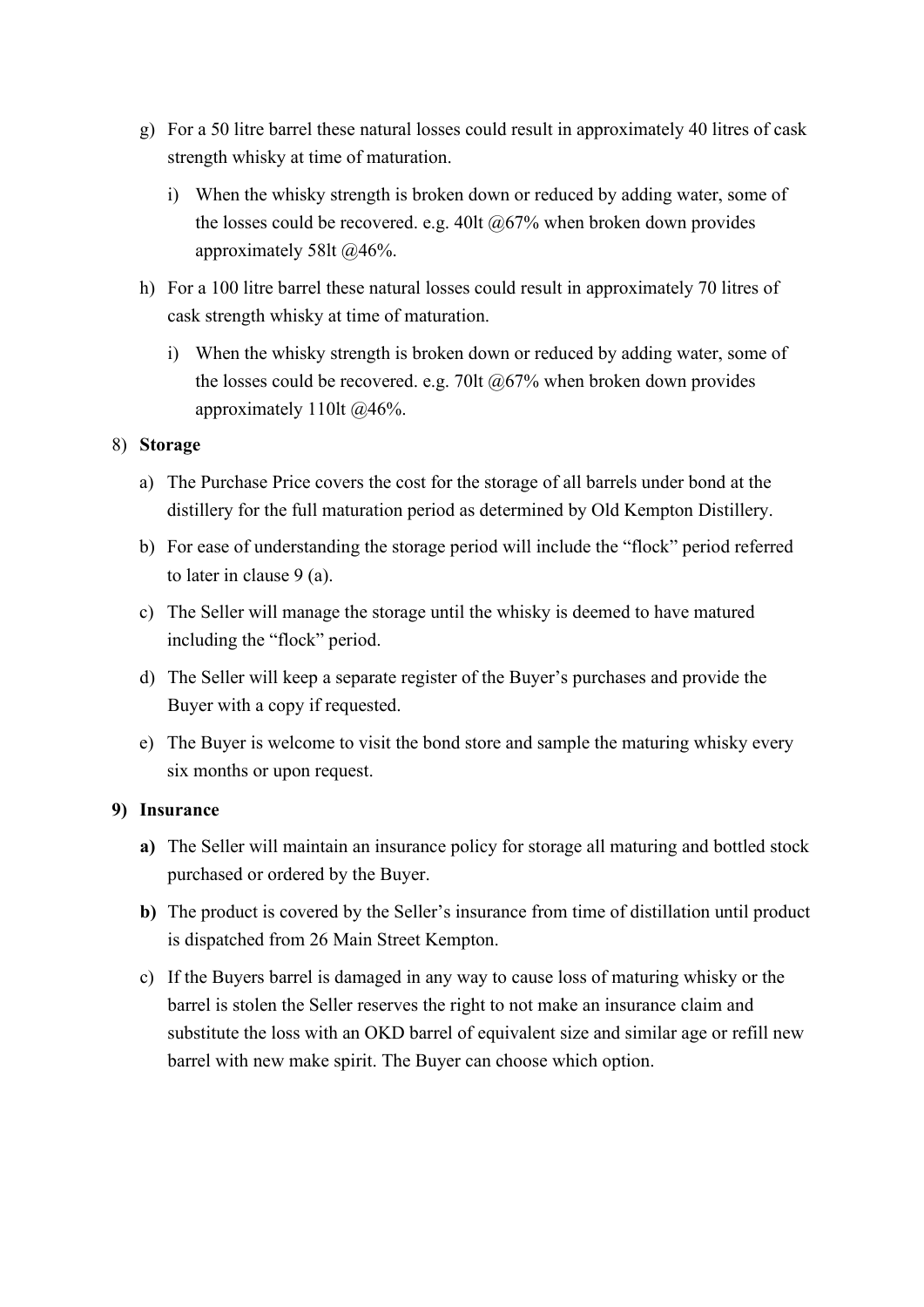## **10) Bottling and labelling**

- a) When the whisky is matured it will be decanted. If it is to be broken down to 46% it is set aside to 'flock' in preparation for bottling. At least 8 weeks up to 12 weeks will need to be allowed for this to occur.
- b) The whisky will be bottled using the Seller's standard square 'qbic' 500ml bottles.
- c) The bottle is labelled with a special OKD label noting it as 'Private Collection' and that it was distilled at Old Kempton Distillery.

#### 11) **Delivery of Goods**

- a) The Goods are offered to the Buyer ex-distillery, 26 Main Street Kempton, Tasmania.
- b) The method of shipment from works will be to the discretion of the Buyer.
- c) The Seller normally uses the courier Aramax.
- d) The cost per carton is estimated to be \$21 including GST.
- e) A carton can take up to six x 500ml bottles.

#### 12) **Risk of Loss during transit**

- a) Risk of loss will be on the Buyer from the time of dispatch from 26 Main Street Kempton, Tasmania.
- b) If using our preferred sender, claims can be made for lost or destroyed product up to their current insurance limit. (Currently wholesale price of 6 bottles per carton – March 22)

#### 13) **Warranties**

- a) The Seller warrants that the Goods will be fit for the purpose for which such goods are ordinarily intended.
- b) The Seller makes no warranty, and no warranty will be deemed to exist, that the Buyer holds the Goods free of the claim of any third person that may arise from patent or trademark infringement.
- c) Except for the above warranties, no other warranty (whether expressed, implied or statutory) is made by the seller regarding the goods.

#### 14) **Title**

a) Title to the Goods will remain with the Seller until dispatch.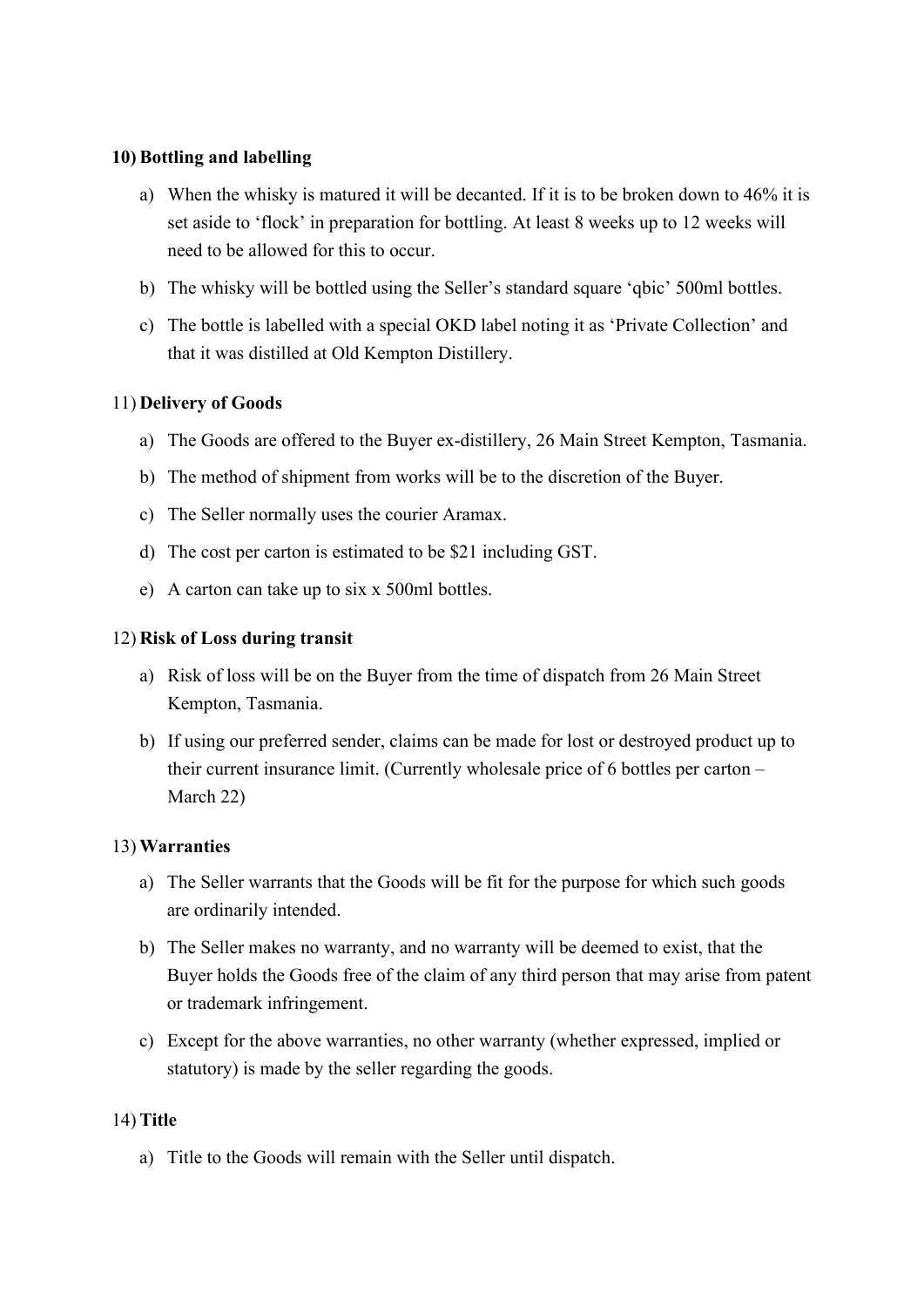- b) The barrel and contents are for private use.
- c) The Seller will not enter a guaranteed buy back option.
- d) If the Seller requires stock upon maturation and the Buyer can sell, then individual cases could be negotiated, but no guarantees will be offered.

## 15) **Security Interest**

- a) The Seller retains a security interest in the Goods until paid in full.
- b) Once paid in full all goods become the property of the Buyer and are only kept (and insured) in storage on behalf of the Buyer by the Seller.
- c) The Buyer will have the right to remove any goods at a mutually agreed time for which full payment, including excise tax if applicable, has been made.
- d) Any movement of bottled whisky must be done in accordance with the requirements of the Australian Tax Office.
- e) In the event of the Sellers insolvency or bankruptcy the Buyer will, with permission of the Seller, enter the premises of the Seller in exercising this right to remove goods, maturing in barrel or bottled, in accordance with the requirements of the Australian Tax Office.
- f) The Seller will not be held responsible for quality of any goods removed by the Buyer before full maturation as agreed on by The Seller.

# 16)**Inspection**

a) Inspection can be made by the Buyer at the time and place of dispatch.

# 17) **Claims**

The Buyer's failure to give notice of any claim within 5 days from the date of delivery will constitute an unqualified acceptance of the Goods and a waiver by the Buyer of all claims with respect to the Goods.

# 18) **Excuse for Delay or Failure to Perform**

a) The Seller will not be liable in any way for any delay, non-delivery or default in shipment due to labour disputes, transportation shortage, delays in receipt of material, priorities, fires, accidents, pandemics and other causes beyond the control of the Seller or its suppliers.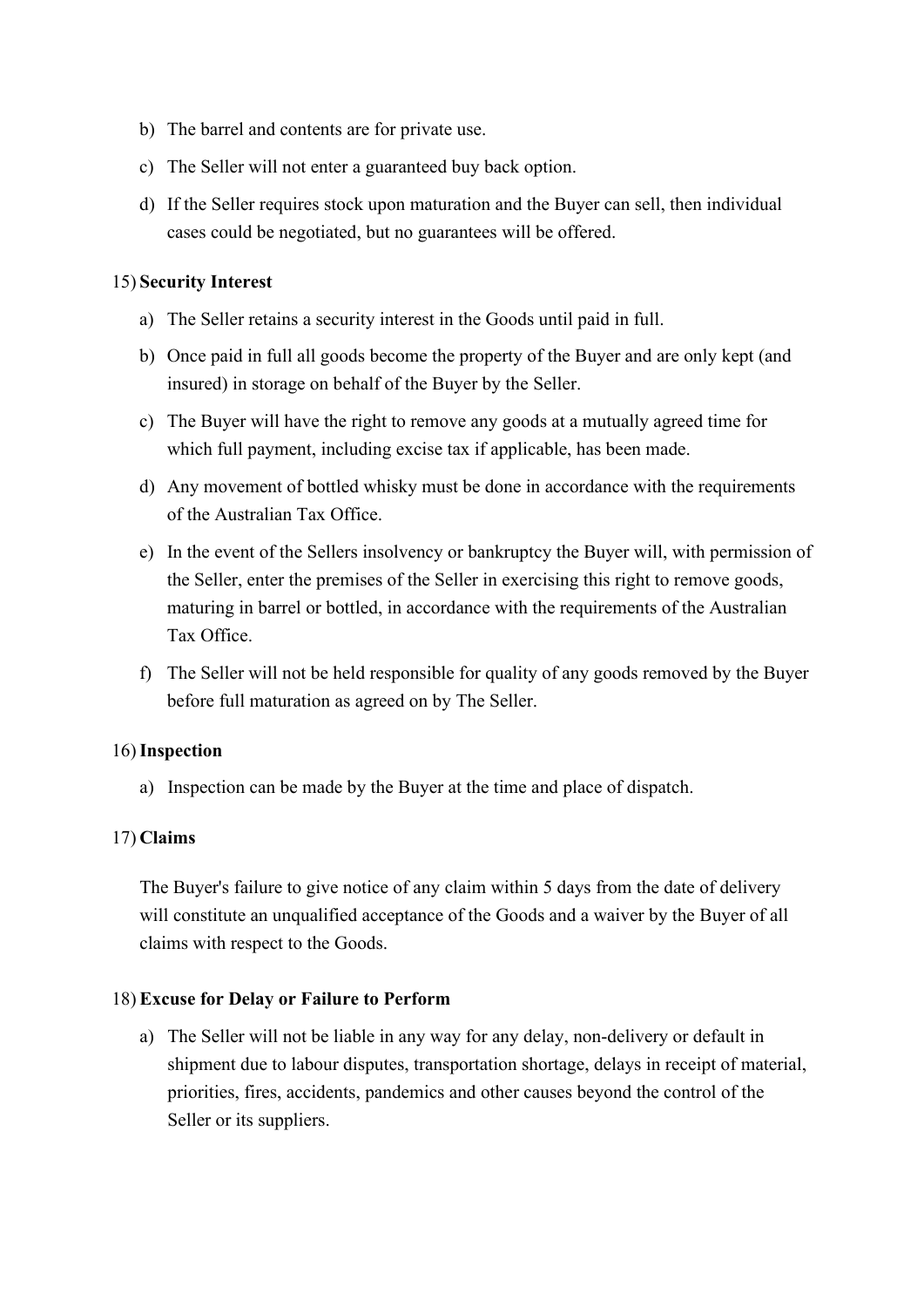b) If the Seller, in its sole judgment, will be prevented directly or indirectly, on account of any cause beyond its control, from delivering the Goods at the time specified or within five years after the date of this Agreement, then the Seller will have the right to terminate this Agreement by notice in writing to the Buyer, which notice will be accompanied by full refund of all sums paid by the Buyer pursuant to this Agreement.

#### 19) **Remedies**

The Buyer's exclusive remedy and the Seller's limit of liability for any and all losses or damages resulting from defective goods or from any other cause will be for the Purchase Price of the particular delivery with respect to which losses or damages are claimed, plus any transportation charges actually paid by the Buyer.

#### 20) **Cancellation**

The Seller reserves the right to cancel this Agreement:

- a) if the Buyer fails to pay for the purchase price of the barrel(s) or bottles.
- b) in the event of the Buyer's insolvency or bankruptcy; or
- c) if the Seller deems that its prospect of payment is impaired.

The Buyer reserves the right to cancel this agreement ;-

- d) if the seller fails to abide by the terms and conditions of this contract,
- e) in the event of the Sellers insolvency or bankruptcy.

#### 21) **Notices**

- a) Any notice to be given or document to be delivered to either the Seller or Buyer pursuant to this Agreement will be sufficient if delivered personally or sent by prepaid registered post to the address specified below or delivered by confirmed email.
- b) Any written notice or delivery of documents will have been given, made and received on the day of delivery if delivered personally, or on the third (3rd) consecutive business day next following the date of posting if sent by prepaid registered post:

SELLER: Old Kempton Distillery of 26 Main Street, Kempton, 7030, Tasmania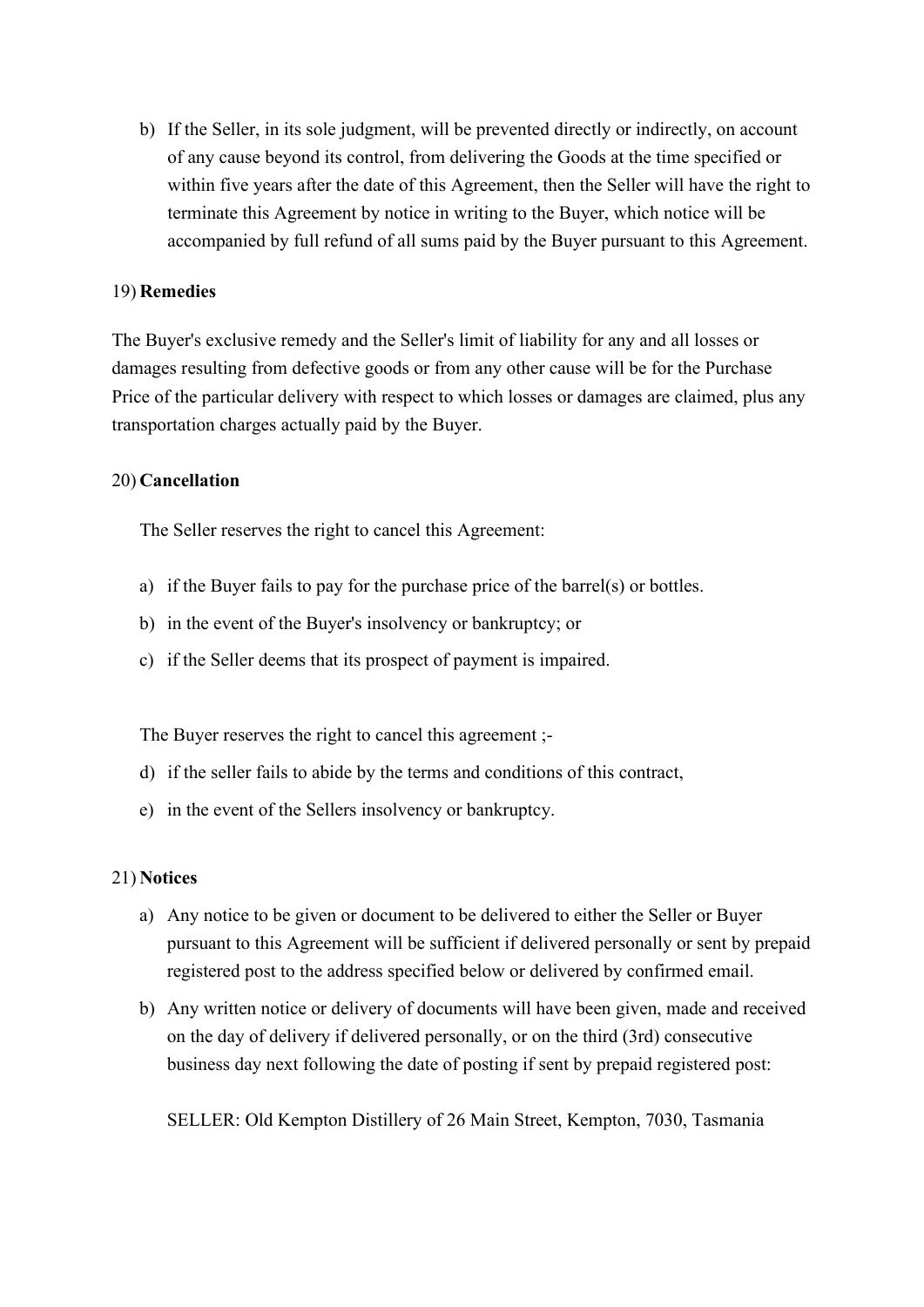BUYER: nominated mailing address

#### 22) **Mediation and Arbitration**

- a) If any dispute relating to this Agreement between the Seller and the Buyer is not resolved through informal discussion within 14 days from the date a dispute arises, the parties agree to submit the issue first before a non-binding mediator and to an arbitrator in the event that mediation fails.
- b) The decision of the arbitrator will be binding on the parties. Any mediator or arbitrator must be a neutral party acceptable to both the Seller and the Buyer. The cost of any mediations or arbitrations will be shared equally by the parties.

# 25) **General Provisions**

- a) Headings are inserted for the convenience only and are not to be considered when interpreting this Agreement. Words in the singular mean and include the plural and vice versa. Words in the masculine mean and include the feminine and vice versa.
- b) All representations and warranties of the Seller contained in this Agreement will survive the closing of this Agreement.
- c) The Buyer may not assign its right or delegate its performance under this Agreement without the prior written consent of the Seller, and any attempted assignment or delegation without such consent will be void. An assignment would change the duty imposed by this Agreement, would increase the burden or risk involved and would impair the chance of obtaining performance or payment.
- d) This Agreement cannot be modified in any way except in writing signed by all the parties to this Agreement.
- e) This Agreement will be governed by and construed in accordance with the laws of the State of Tasmania and the Seller and the Buyer hereby attorn to the jurisdiction of the Courts of the State of Tasmania.
- f) If any clause of this Agreement is held unconscionable by any court of competent jurisdiction, arbitration panel or other official finder of fact, the clause will be deleted from this Agreement and the balance of this Agreement will remain in full force and effect.
- g) This Agreement will inure to the benefit of and be binding upon the Seller and the Buyer and their respective successors and assigns.